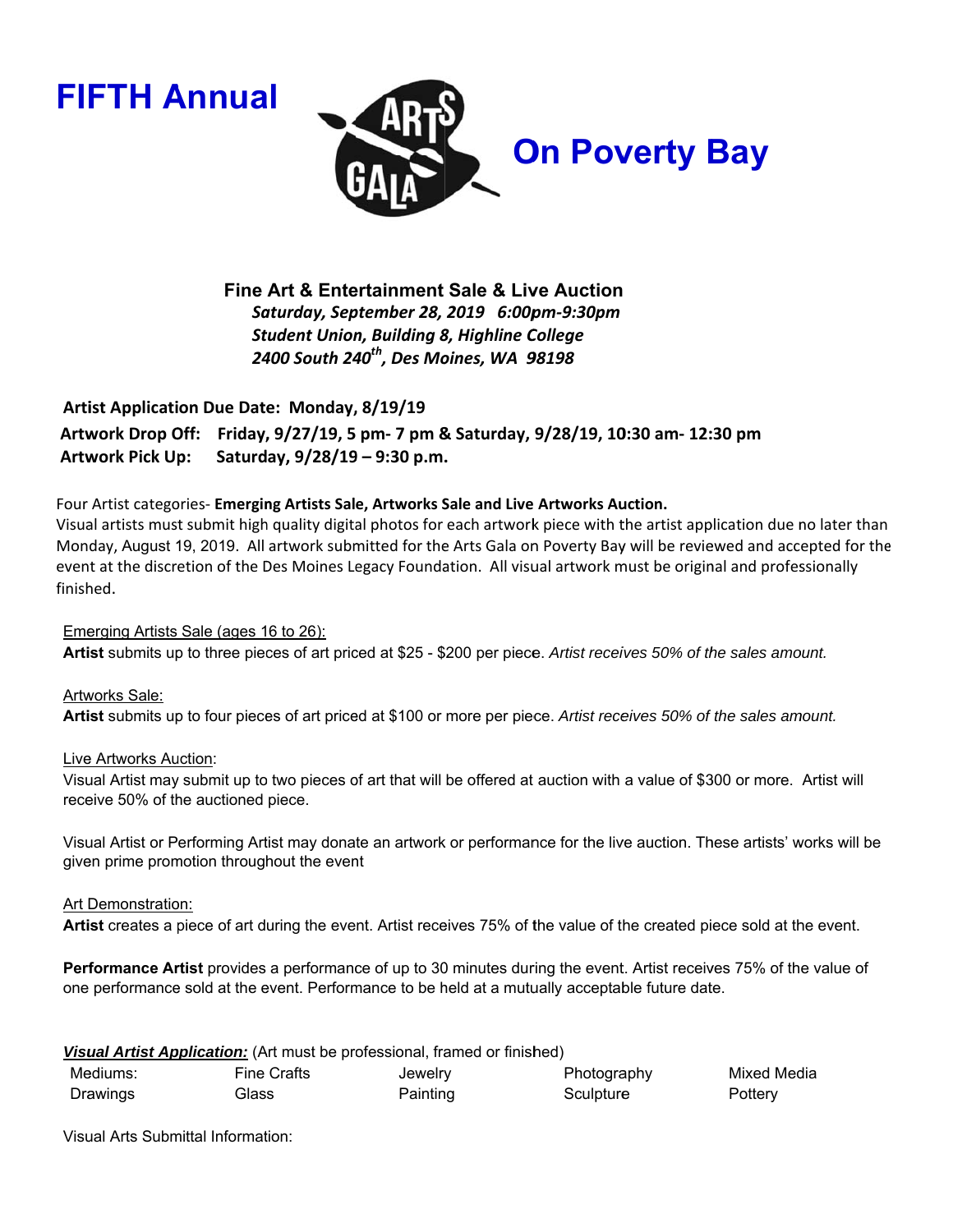|                                                                                                                                                                                                                                                                                                                                                                                                                                                                                                                                                                                                                                                                                                                                                                                                                                                                                                                                                                                                                                                                                                                                                                                                                                                                                                                                                     |                                          | Art Medium Description |                                                     |                                                                            |         |         |  |  |
|-----------------------------------------------------------------------------------------------------------------------------------------------------------------------------------------------------------------------------------------------------------------------------------------------------------------------------------------------------------------------------------------------------------------------------------------------------------------------------------------------------------------------------------------------------------------------------------------------------------------------------------------------------------------------------------------------------------------------------------------------------------------------------------------------------------------------------------------------------------------------------------------------------------------------------------------------------------------------------------------------------------------------------------------------------------------------------------------------------------------------------------------------------------------------------------------------------------------------------------------------------------------------------------------------------------------------------------------------------|------------------------------------------|------------------------|-----------------------------------------------------|----------------------------------------------------------------------------|---------|---------|--|--|
|                                                                                                                                                                                                                                                                                                                                                                                                                                                                                                                                                                                                                                                                                                                                                                                                                                                                                                                                                                                                                                                                                                                                                                                                                                                                                                                                                     |                                          |                        |                                                     | Category: Emerging Art Sale Silent Auction Live Auction Demonstration      |         |         |  |  |
|                                                                                                                                                                                                                                                                                                                                                                                                                                                                                                                                                                                                                                                                                                                                                                                                                                                                                                                                                                                                                                                                                                                                                                                                                                                                                                                                                     |                                          |                        |                                                     |                                                                            |         |         |  |  |
|                                                                                                                                                                                                                                                                                                                                                                                                                                                                                                                                                                                                                                                                                                                                                                                                                                                                                                                                                                                                                                                                                                                                                                                                                                                                                                                                                     |                                          |                        |                                                     |                                                                            |         |         |  |  |
|                                                                                                                                                                                                                                                                                                                                                                                                                                                                                                                                                                                                                                                                                                                                                                                                                                                                                                                                                                                                                                                                                                                                                                                                                                                                                                                                                     |                                          |                        |                                                     | Category: Emerging ___ Art Sale ____ Silent Auction ____ Live Auction ____ |         |         |  |  |
|                                                                                                                                                                                                                                                                                                                                                                                                                                                                                                                                                                                                                                                                                                                                                                                                                                                                                                                                                                                                                                                                                                                                                                                                                                                                                                                                                     |                                          |                        |                                                     |                                                                            |         |         |  |  |
| Category: Emerging __ Art Sale __ Live Auction __ _                                                                                                                                                                                                                                                                                                                                                                                                                                                                                                                                                                                                                                                                                                                                                                                                                                                                                                                                                                                                                                                                                                                                                                                                                                                                                                 |                                          |                        |                                                     |                                                                            |         |         |  |  |
|                                                                                                                                                                                                                                                                                                                                                                                                                                                                                                                                                                                                                                                                                                                                                                                                                                                                                                                                                                                                                                                                                                                                                                                                                                                                                                                                                     |                                          |                        |                                                     |                                                                            |         |         |  |  |
| <b>Performing Artist Application:</b> (Artists must be professional providing 1– 2 hour performances)                                                                                                                                                                                                                                                                                                                                                                                                                                                                                                                                                                                                                                                                                                                                                                                                                                                                                                                                                                                                                                                                                                                                                                                                                                               |                                          |                        |                                                     |                                                                            |         |         |  |  |
| Genre:                                                                                                                                                                                                                                                                                                                                                                                                                                                                                                                                                                                                                                                                                                                                                                                                                                                                                                                                                                                                                                                                                                                                                                                                                                                                                                                                              |                                          | Children's             |                                                     | Country                                                                    | Holiday | Theatre |  |  |
| <b>Blues</b>                                                                                                                                                                                                                                                                                                                                                                                                                                                                                                                                                                                                                                                                                                                                                                                                                                                                                                                                                                                                                                                                                                                                                                                                                                                                                                                                        |                                          | Classical              |                                                     | <b>Ethnic Ethnic</b>                                                       | Rock    | World   |  |  |
|                                                                                                                                                                                                                                                                                                                                                                                                                                                                                                                                                                                                                                                                                                                                                                                                                                                                                                                                                                                                                                                                                                                                                                                                                                                                                                                                                     |                                          |                        |                                                     |                                                                            |         |         |  |  |
|                                                                                                                                                                                                                                                                                                                                                                                                                                                                                                                                                                                                                                                                                                                                                                                                                                                                                                                                                                                                                                                                                                                                                                                                                                                                                                                                                     | Performing Artist Submittal Information: |                        |                                                     |                                                                            |         |         |  |  |
|                                                                                                                                                                                                                                                                                                                                                                                                                                                                                                                                                                                                                                                                                                                                                                                                                                                                                                                                                                                                                                                                                                                                                                                                                                                                                                                                                     |                                          |                        |                                                     |                                                                            |         |         |  |  |
|                                                                                                                                                                                                                                                                                                                                                                                                                                                                                                                                                                                                                                                                                                                                                                                                                                                                                                                                                                                                                                                                                                                                                                                                                                                                                                                                                     |                                          |                        |                                                     |                                                                            |         |         |  |  |
|                                                                                                                                                                                                                                                                                                                                                                                                                                                                                                                                                                                                                                                                                                                                                                                                                                                                                                                                                                                                                                                                                                                                                                                                                                                                                                                                                     |                                          |                        |                                                     |                                                                            |         |         |  |  |
|                                                                                                                                                                                                                                                                                                                                                                                                                                                                                                                                                                                                                                                                                                                                                                                                                                                                                                                                                                                                                                                                                                                                                                                                                                                                                                                                                     |                                          |                        | Category: Sale ____ Live Auction ____ Demonstration |                                                                            |         |         |  |  |
| <b>Artist Contact Information</b>                                                                                                                                                                                                                                                                                                                                                                                                                                                                                                                                                                                                                                                                                                                                                                                                                                                                                                                                                                                                                                                                                                                                                                                                                                                                                                                   |                                          |                        |                                                     |                                                                            |         |         |  |  |
|                                                                                                                                                                                                                                                                                                                                                                                                                                                                                                                                                                                                                                                                                                                                                                                                                                                                                                                                                                                                                                                                                                                                                                                                                                                                                                                                                     |                                          |                        |                                                     |                                                                            |         |         |  |  |
|                                                                                                                                                                                                                                                                                                                                                                                                                                                                                                                                                                                                                                                                                                                                                                                                                                                                                                                                                                                                                                                                                                                                                                                                                                                                                                                                                     |                                          |                        |                                                     |                                                                            |         |         |  |  |
|                                                                                                                                                                                                                                                                                                                                                                                                                                                                                                                                                                                                                                                                                                                                                                                                                                                                                                                                                                                                                                                                                                                                                                                                                                                                                                                                                     |                                          |                        |                                                     |                                                                            |         |         |  |  |
|                                                                                                                                                                                                                                                                                                                                                                                                                                                                                                                                                                                                                                                                                                                                                                                                                                                                                                                                                                                                                                                                                                                                                                                                                                                                                                                                                     |                                          |                        |                                                     |                                                                            |         |         |  |  |
| Artist Eligibility:<br>Visual Artwork submitted for the Arts Gala on Poverty Bay must be original and professionally finished. Artwork will be accepted<br>and displayed at the discretion of the Des Moines Legacy Foundation. Artwork must be wired to carry the weight of the art and<br>ready for hanging. Artist's signature acknowledges that the Des Moines Legacy Foundation and/or affiliates will assume no<br>responsibility for any damages to exhibitor's works, although every precaution will be taken to protect them. Artists wishing to<br>insure their works should contact their insurance agents. Visual Artists must submit high quality digital photos for each artwork<br>submitted at the time of application. Artist must provide a link to their website at the time of the application.<br>Performing Arts submitted for the Arts Gala on Poverty Bay must be professional. Artist must provide all musical and amplification<br>equipment needed for performance. Performance time to be mutually agreed by artist and purchaser and must be completed no<br>later than August 31, 2019. Performing artist must provide a link to their performance website at the time of the application.<br>I agree that digital photographs of my submissions can be used for future Des Moines Legacy Foundation publications and |                                          |                        |                                                     |                                                                            |         |         |  |  |
| promotions.                                                                                                                                                                                                                                                                                                                                                                                                                                                                                                                                                                                                                                                                                                                                                                                                                                                                                                                                                                                                                                                                                                                                                                                                                                                                                                                                         |                                          |                        |                                                     |                                                                            |         |         |  |  |
| Signature:                                                                                                                                                                                                                                                                                                                                                                                                                                                                                                                                                                                                                                                                                                                                                                                                                                                                                                                                                                                                                                                                                                                                                                                                                                                                                                                                          |                                          |                        |                                                     | Date                                                                       |         |         |  |  |